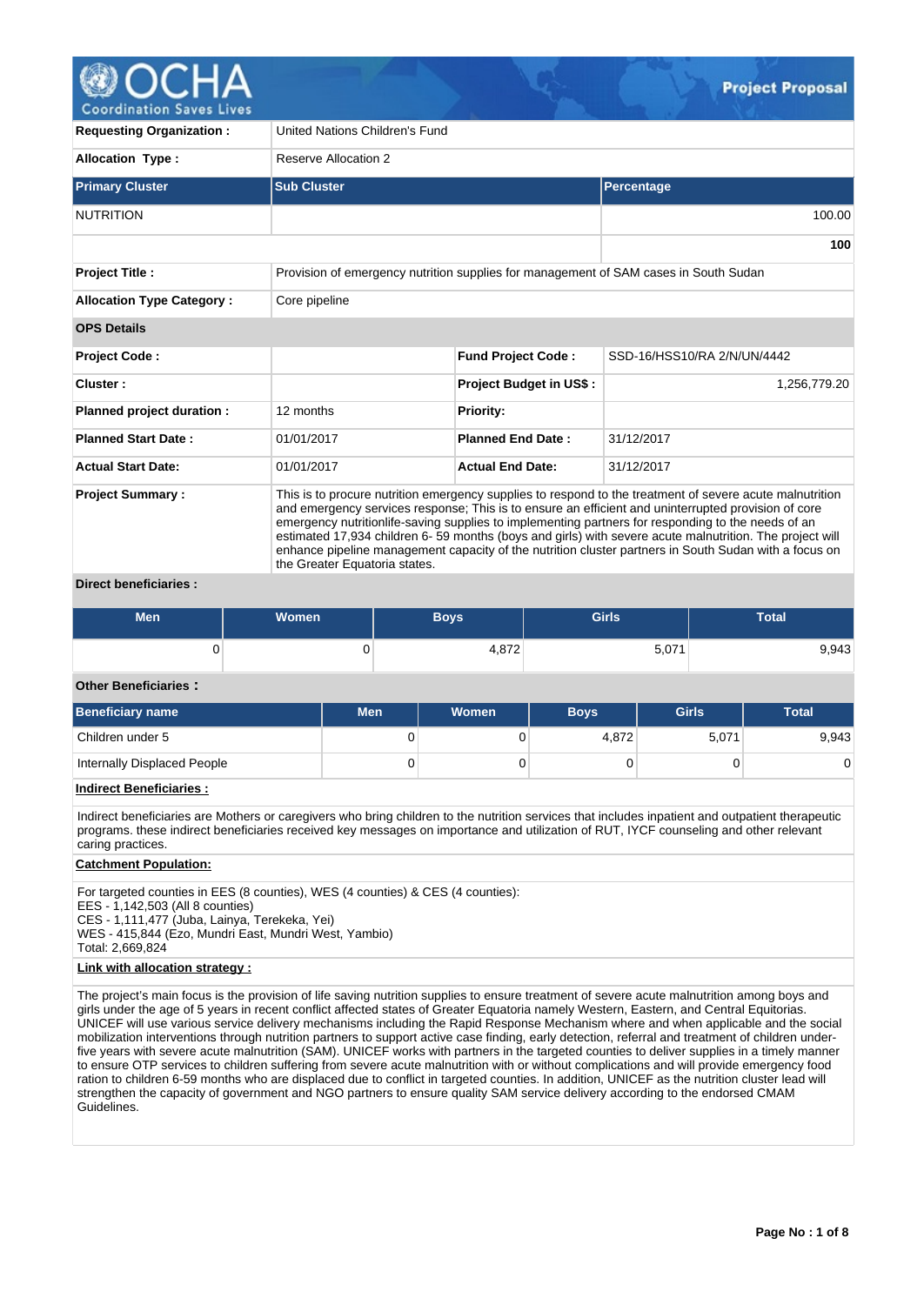#### **Sub-Grants to Implementing Partners :**

| <b>Partner Name</b> | <b>Partner Type</b> | <b>Budget in US\$</b> |
|---------------------|---------------------|-----------------------|
| <b>UNICEF</b>       | UN and IOM          | 1,256,200.00          |
|                     |                     | 1,256,200.00          |

## **Other funding secured for the same project (to date) :**

| <b>Other Funding Source</b> | <b>Other Funding Amount</b> |
|-----------------------------|-----------------------------|
|                             |                             |

## **Organization focal point :**

| <b>Name</b>    | <b>Title</b>                   | Email               | <b>IPhone</b>      |  |  |  |  |
|----------------|--------------------------------|---------------------|--------------------|--|--|--|--|
| Angela Agriep  | Human Resource<br>Manager      | aagriep@unicef.org  | 00 211 915 269 465 |  |  |  |  |
| Vandna Agarwal | <b>Chief Nutrition Section</b> | vagarwal@unicef.org | +211957799220      |  |  |  |  |

## **BACKGROUND**

### **1. Humanitarian context analysis**

Nutrition situation in the Equatorials has been deteriorating in some of counties/ areas associated to food insecurity and limited access linked with the ongoing conflict. For example, in the former Eastern Equatorial state, the FSNMS SMART survey results indicated that, GAM prevalence haven increasing gradually from 10% in March 2015 to above emergency threshold of 15.2% in June 2016. The Juba crisis in July that resulted in spread of ongoing conflicts and ethnic crashes in most parts of the greater equatorials, has exacerbated food insecurity and further deterioration of nutrition situation in most part of the equatorial counties. There are reports that due to conflict and crashes between warring parties, communities were not able to fully engage in agricultural production and where they were able, they have not been able to harvest their produces from their plots/farms.

As a result, recent MUAC and Oedema screening conducted during the mult-agency assessment in Mundri East and West reported alarming levels of acute malnutrition with Proxy SAM and proxy GAM of 6 and 22% respectively. SMART surveys are currently underway in Lapa Lafon county. A SMART survey been completed in Kapoeta South whose findings are still under review. Feeding programme admission trends (TFP and TSFP) are not that robust in Western and Eastern Equatorial due to limited geographical coverage of OTP and TSFP services in most of the counties. The eruption of fighting in a number of counties in the Equatorials worsened provision of nutrition as service were interrupted associated with insecurity and challenges in delivering supplies in some of the locations. However in some parts of CES (Juba), where TSFP is being implemented, MAM cases enrolled in TSFP services has stabilized at higher levels in both September and October. Overall, the nutrition cluster is projecting that, the nutrition situation is likely to worsen in 2017 than it was in 2016 in most parts of the country including the equatorials. In view of this, close monitoring of the evolving nutrition situation using a combination of approaches (SMART survey in prioritized areas, Rapid SMART surveys, mass screening, FSNMS, admission trend from selective feeding programs) will be reinforced.

The proposed pipelines supplies are intended to fill gaps in supplies that exist among the core pipeline partners (UNCIEF and WFP) targeting 9 of the 24 counties in Equatorials for a period of one year. Given that the ongoing escalating conflict, it is projected that additional supplies will be needed before the end of 2017. This will ensure that essential supplies are available for provision of life saving nutrition interventions in the equatorials. BP biscuits supplies will enable the cluster to provide lifesaving nutrition responses for acutely displaced under-five populations for the first 5 first days especially in inaccessible areas through survival kit response mechanisms while GFD and other interventions (SAM and MAM) management are being arranged.

UNICEF can relocate and mobilize supplies from different locations within and from regional hubs or from neighbouring countries to ensure that the earmarked supplies are provided in a timely manner in prioritized counties. The cost of supplies estimated in this proposal include purchase, oversees transportation and delivery to partners operational areas in Equatorial states.

### **2. Needs assessment**

UNICEF leads the Nutrition Information Working Group and collaborates with other UN agencies and nutrition cluster partners to continually appraise the nutrition situation of both boys and girls and other vulnerable groups among men and women in communities through surveillance and analysis of nutrition situation to inform appropriate gender focused and gender sensitive nutrition programming. Through its supported nutrition programs and RRM missions, boys and girls are screened for acute malnutrition and treated or referred to other services as appropriate. Data obtained from SMART surveys and screening activities is disaggregated by sex (boys and girls). The findings from some of the assessments are highlighted in the humanitarian context analysis in this project proposal. Secondary data will be analyzed to explain vulnerabilities of boys and girls and women and to inform appropriate programming.

#### **3. Description Of Beneficiaries**

The main beneficiaries for this project will be children (both boys and girls) between 6 and 59 months suffering from severe acute malnutrition in the EES and CES. As this project targets all children with severe acute malnutrition, special attention will also be paid to children living with disabilities. Identification of children with severe acute malnutrition will be carried out through Mid Upper Arm Circumference (MUAC) screening and oedema check for all children 6 to 59 months regardless of their physical status. Services of the project also extends to displaced populations in the Greater Equitoria with BP5 supplies for temporary humanitarian support until the situation allows for standard nutrition support

#### **4. Grant Request Justification**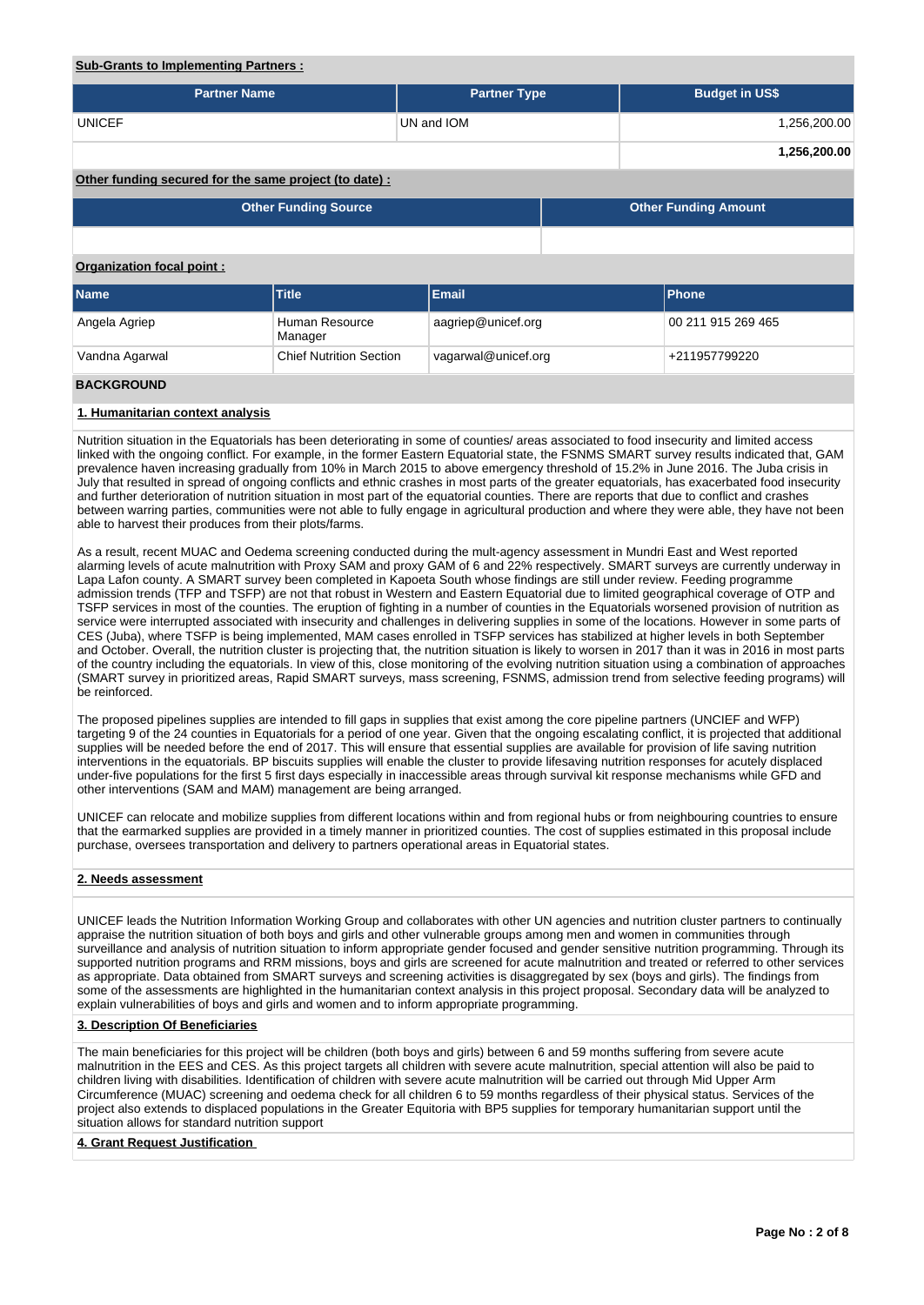The general situation in the greater Equitoria states is rapidly deteriorating and requires urgent interventions. This renewed crisis in this part of the country therefore puts more pressure on the UNICEF supply needs to respond to the changing nutrition situation in the country, UNICEF is responsible for ensuring an effective coordination and humanitarian response of the nutrition sector during emergencies as defined by the IASC. In South Sudan, UNICEF is the cluster lead agency for nutrition and are procuring almost 90% of all therapeutic supplies in the country. Through this action, UNICEF will provide emergency assistance by provision of life-saving therapeutic supplies to the vulnerable population by working with partners as well as through direct implementation modalities such as the Rapid Response Mechanism (RRM).

Therapeutic nutrition supplies provision will thereby help reduce the excess morbidity and mortality due to severe acute malnutrition and protect children's nutritional status from further deterioration. UNICEF will support prompt and targeted distribution of supplies, and strengthen the management, monitoring and reporting on their utilization and enhance efficiency and quality of core pipeline and cluster coordination mechanisms through:

- supporting State focal points in identified states in effective management and reporting of stock distribution and end user utilization/impact; - Prepositioning emergency supplies based on contingency plans developed by local crisis committees supported by state Nutrition cluster members;

-Monitoring the pipeline to ensure no supplies shortage happens;

The funding support sought from the CHF by UNICEF will meet a shortfall of therapeutic nutrition supplies to reach 9943 children with SAM in the recently conflict affected states of EEC and CES.

UNICEF pays special attention to the vulnerabilities of boys and girls and women affected by conflict and emergencies, as well as to gender and geographical inequities its response. While UNICEF will focus on all ten states as dictated by needs, it will prioritize the states affected by the recent conflict and displacement as well as high burden states. UNICEF's objectives (as guided by the Core Commitments for Children in emergencies) will be met through enhanced field presence; direct programme implementation in hard to reach locations; awareness raising activities at the community level with the participation of both men and women; procuring, pre-positioning and distributing life-saving therapeutic nutrition supplies for timely emergency response; and strengthened cluster coordination; UNICEF will partner with the Government entities, international and national NGOs, FBOs, CBOs in order to achieve these results.

### **5. Complementarity**

The project will complement other efforts in the management of severe acute malnutrition such as screening, infant and young child feeding and management of moderate acute malnutrition mainly supported by WFP. Advantage will be taken to reach pregnant and lactating women/caregivers of SAM children with micronutrients and IYCF messages.

## **LOGICAL FRAMEWORK**

#### **Overall project objective**

The overall objective of the project is to provide timely emergency nutrition preparedness and response in South Sudan through strengthening and streamlining of the nutrition core pipeline supplies

## **NUTRITION**

| <b>Cluster objectives</b>                                                                                   | <b>Strategic Response Plan (SRP) objectives</b>                                                                   | <b>Percentage of activities</b> |
|-------------------------------------------------------------------------------------------------------------|-------------------------------------------------------------------------------------------------------------------|---------------------------------|
| CO1: Deliver quality lifesaving management<br>of acute malnutrition for the most vulnerable<br>and at risk_ | HRP 2016 SO1: Save lives and alleviate<br>suffering through safe access to services and<br>resources with dignity | 100                             |

**Contribution to Cluster/Sector Objectives :** This project contributes the cluster objective 1; "Deliver quality lifesaving management of acute malnutrition for the most vulnerable and at risk, reaching at least 75% of SAM and 60% of MAM in girls and boys 6-59 months, 60% of PLW and 60% of elderly in need in the POC's". The project has 5 LIFE SAVING NUTRITION items (such as RUTF, therapeutic milk (F75 & F100), Vitamin A, Deworming tablets and Amoxicillin. Besides the nutritional and medical treatment supplies, the core pipeline project also ensure availability of anthropometric equipment and materials.

#### **Outcome 1**

Improved and equitable access to quality lifesaving nutrition treatment services by boys and girls 6-59 months with SAM through provision of therapeutic nutrition supplies.

### **Output 1.1**

#### **Description**

Timely procured and prepositioned SAM supplies for all responses mechanisms (routine, RRM/ERT and survival kits)

#### **Assumptions & Risks**

Assumptions: That road conditions and security will allow for timely delivery of supplies to partners' project locations; security situation allows for safety of supplies and programme staff; that there will be no pipeline breakdown for one reason or another Risks: Insecurity, seasonal issues, inaccessibility due to insecurity.

### **Activities**

### **Activity 1.1.1**

Procure the therapeutic nutrition supplies

### **Activity 1.1.2**

Preposition the therapeutic supplies

### **Activity 1.1.3**

Transport and distribute the nutrition supplies to implementing partners as per agreements with UNICEF for treatment of boys and girls 6 to 59 months with SAM

### **Activity 1.1.4**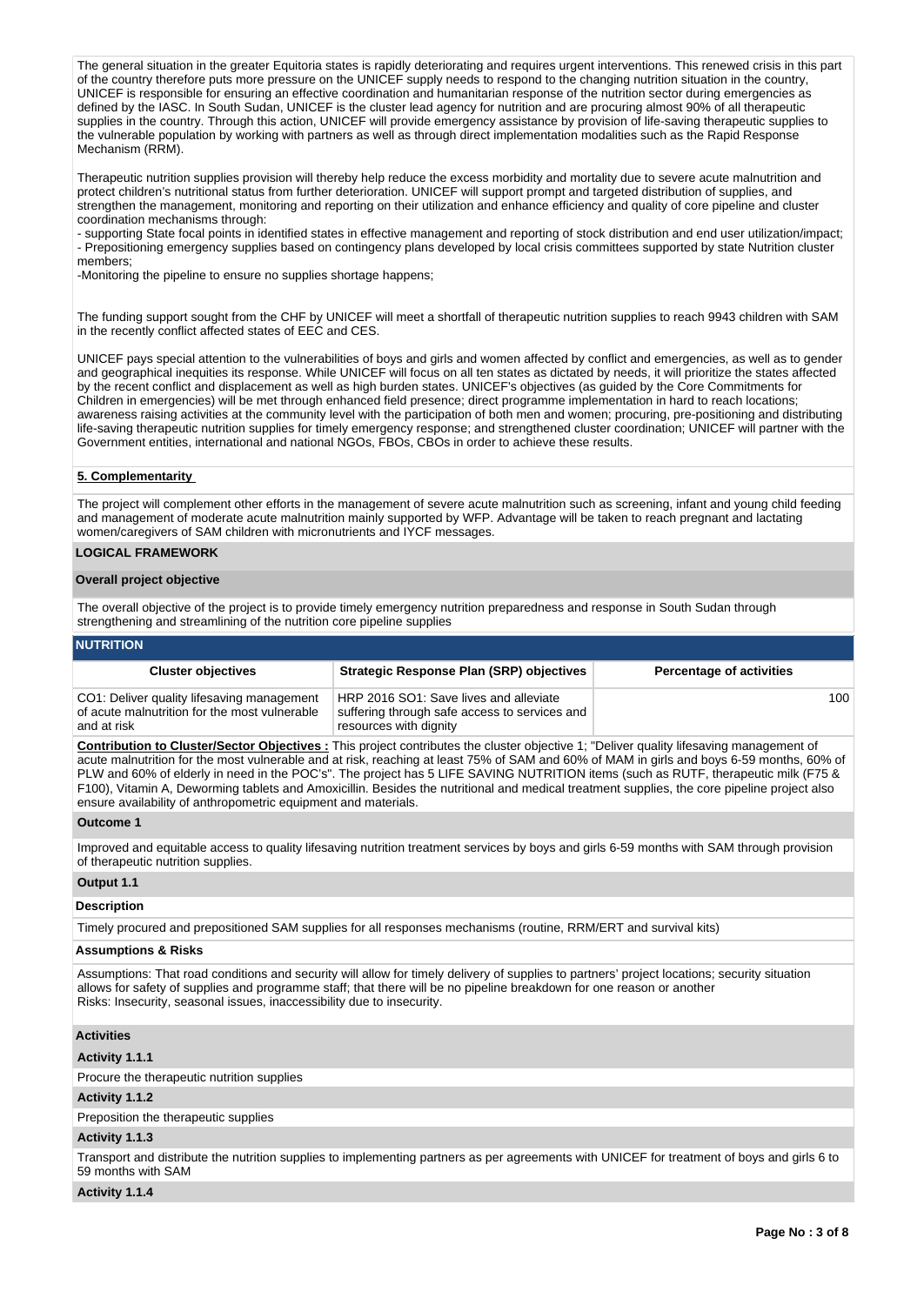Monitor the utilization of supplies and report consolidated monthly pipeline updates

### **Activity 1.1.5**

Provision of BP5 through distribution of survival kit response mechanism.

## **Indicators**

|                                         |                                                |                                                                                    |            | <b>End cycle beneficiaries</b> |                   |  |               |  |
|-----------------------------------------|------------------------------------------------|------------------------------------------------------------------------------------|------------|--------------------------------|-------------------|--|---------------|--|
| Code                                    | <b>Cluster</b>                                 | Indicator                                                                          | <b>Men</b> | <b>Women</b>                   | <b>Boys Girls</b> |  | <b>Target</b> |  |
| Indicator 1.1.1                         | NUTRITION                                      | Core pipeline # of cartons of RUTF procured and<br>distributed to partners         |            |                                |                   |  | 20,000        |  |
|                                         |                                                | <b>Means of Verification:</b> Pipeline reports, partner quarterly program reports. |            |                                |                   |  |               |  |
| Indicator 1.1.2                         | NUTRITION                                      | Programme performance indicators in target<br>locations meeting SPHERE standards   |            |                                |                   |  | 20,000        |  |
| Death rate -<10%<br>Defaulter rate-<15% | <b>Means of Verification:</b> Recovery rate>75 |                                                                                    |            |                                |                   |  |               |  |
| <b>Additional Targets:</b>              |                                                |                                                                                    |            |                                |                   |  |               |  |

### **M & R**

## **Monitoring & Reporting plan**

The progress and achievement will be monitored by the UNICEF Nutrition Section through reporting where consolidated monthly pipeline updates are submitted to the Nutrition Cluster and disseminated to OCHA and cluster partners. Monitoring missions will be conducted post distribution to ensure supplies are safely and properly stored under appropriate conditions, utilized correctly and end user monitoring will also be conducted through visits to OTP sites to ensure supplies have reached the intended beneficiaries. UNICEF supply reporting template will be used by partners to report on supplies received and utilized as well as stock balances and reports will be submitted by the 5th of each month. UNICEF pipeline manager will be responsible for compiling the data and providing analysis and feedback to the cluster. UNICEF will provide the Humanitarian Coordinator, through the technical secretariat, using the CHF reporting templates, with a midterm project progress report which includes amount utilized and remaining balance of funds allocated. A final project report will also be submitted as per the already agreed reporting schedule for CHF grants

### **Workplan**

| <b>Activitydescription</b>                                                                                                                                                           | Year | 1 | $\overline{2}$ |   |   | 5            | 6 <sup>1</sup> | $\overline{7}$ | 8 <sup>1</sup> |          |                           | $9$ 10 11 12 |     |
|--------------------------------------------------------------------------------------------------------------------------------------------------------------------------------------|------|---|----------------|---|---|--------------|----------------|----------------|----------------|----------|---------------------------|--------------|-----|
| Activity 1.1.1: Procure the therapeutic nutrition supplies                                                                                                                           | 2017 | X | X              |   |   |              |                |                |                |          |                           |              |     |
| Activity 1.1.2: Preposition the therapeutic supplies                                                                                                                                 | 2017 |   | X              | X | X | ΙX           | ΙX             | $\mathsf{X}$   | X              |          |                           |              |     |
| Activity 1.1.3: Transport and distribute the nutrition supplies to implementing<br>partners as per agreements with UNICEF for treatment of boys and girls 6 to 59<br>months with SAM | 2017 |   | X              | X | X | X            | ΙX             | X.             | X              | $\times$ | $\boldsymbol{\mathsf{X}}$ |              |     |
| Activity 1.1.4: Monitor the utilization of supplies and report consolidated monthly<br>pipeline updates                                                                              | 2017 |   | X              | X | X | $\mathsf{x}$ | $\mathsf{X}$   | X              | X              | X.       | X.                        | X            | IX. |
| Activity 1.1.5: Provision of BP5 through distribution of survival kit response<br>mechanism.                                                                                         | 2017 |   |                | x | X | X            | $\mathsf{x}$   | X              | ΙX.            | X        | $\mathsf{x}$              | X            | X.  |

## **OTHER INFO**

### **Accountability to Affected Populations**

UNICEF nutrition programme will be accountable to the project beneficiaries by working closely with communities from project initiation through implementation and monitoring of results. UNICEF will ensure active community consultations are conducted in project planning and implementation of the planned activities. Regular field and onsite monitoring and coaching will be provided. During the direct implementation, the project will engage beneficiaries in project implementation.

### **Implementation Plan**

The procurement and transportation of supplies to partners or to preposition will be the responsibility of UNICEF whereas the actual provision of Ready to Use Therapeutic Food to beneficiaries will be the role of partners. Both UNICEF and partners will monitor storage and utilization of supplies and ensure reporting of stock utilization and balances. During RRM, UNICEF with partners will do direct implementation.

## **Coordination with other Organizations in project area**

| Name of the organization                 | Areas/activities of collaboration and rationale                                           |
|------------------------------------------|-------------------------------------------------------------------------------------------|
| SCI                                      | EES (Lopa Laphon                                                                          |
| <b>CECDAG</b>                            | EES (Torit, Budi, Lopa Lafon)                                                             |
| Child Focus                              | EES; Ikwoto County                                                                        |
| Afro-Canadian Evangelical Mission (ACEM) | Targeted counties in WES. Activities include screening and providing<br>treatment for SAM |
| ACROSS, AFOD, World Vision               | Counties in CES/ Activities include screening and providing<br>treatment for SAM          |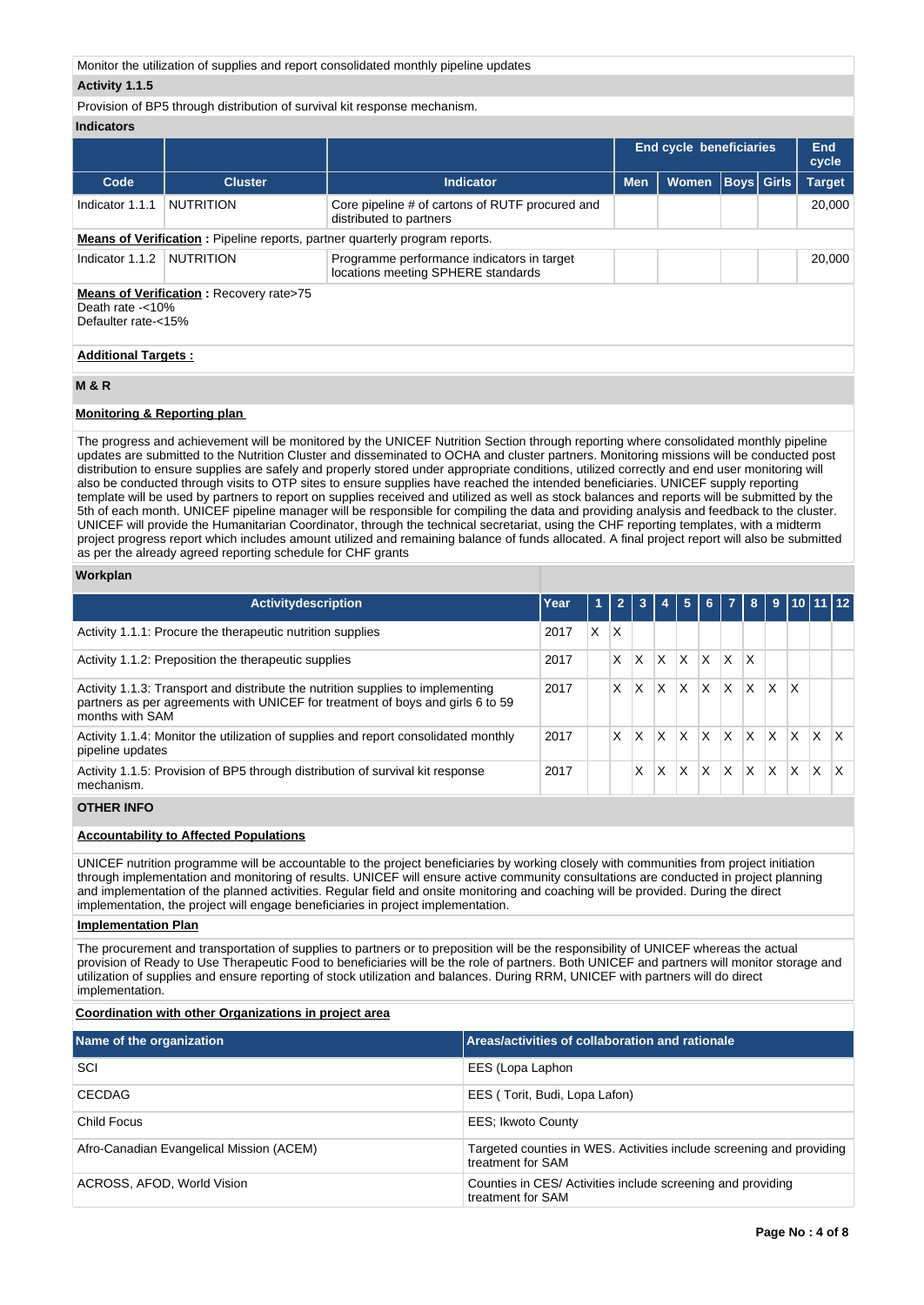#### **Environment Marker Of The Project**

A: Neutral Impact on environment with No mitigation

#### **Gender Marker Of The Project**

1-The project is designed to contribute in some limited way to gender equality

#### **Justify Chosen Gender Marker Code**

The procurement of Nutrition Core therapeutic supplies equally considers the need of boys and girls and women as the supplies will be distributed to boys and girls in the Greater Equatoria. Gender dimensions have been included in humanitarian context analysis, activities and outcomes.

#### **Protection Mainstreaming**

The procurement of nutrition therapeutic supplies consider the need of vulnerable population especially women, boys, and girls through end user monitoring and feedback. Most nutritionally vulnerable households will be linked to the protection actors to ensure proper protection measures are taken to reduce further vulnerability among children in such households. Where caregivers may refuse to take children for treatment, protection actors will be involved to encourage appropriate action.

#### **Country Specific Information**

### **Safety and Security**

UNICEF warehouses and partner storage facilities are secured with 24hr security guards. To minimize loss of supplies through looting or breakage into the stores, partners store minimal quantities of the commodities especially where there is risky of insecurity. RRM supplies are taken in quantities that can be fully utilized within each visit. Remaining supplies after RRM mission are given to partners that will continue services on ground.

## **Access**

UNICEF warehouses as well as partner warehouses and rub halls will be guarded 24/7 to prevent looting and loss of supplies. UNICEF will ensure supplies will be taken close to the beneficiaries as possible and UNICEF together with humanitarian actors will closely engage with communities to understand contextual issues that may hinder access. Nutrition services will be provided in a health facility and/or any appropriate location close to the beneficiaries. Hard to reach areas will be reached by RRM and supplies will be transported through the Humanitarian Air Services, the Logistics Cluster, where applicable. Access /humanitarian space will be negotiated with local authorities through UNOCHA as required.

## **BUDGET**

| Code                    | <b>Budget Line Description</b>                                                                            |   | $D / S$ Quantity | Unit<br>cost | <b>Duration</b><br>Recurran<br>ce | $\frac{9}{6}$<br>charged<br>to CHF | <b>Total Cost</b> |
|-------------------------|-----------------------------------------------------------------------------------------------------------|---|------------------|--------------|-----------------------------------|------------------------------------|-------------------|
|                         | Supplies, Commodities, Materials                                                                          |   |                  |              |                                   |                                    |                   |
| 2.1                     | Therapeutic spread, sachet 92g/CAR-150                                                                    | D |                  | 9943 52.00   | $\mathbf{1}$                      | 100.00                             | 517,036.00        |
|                         | This include the cost of the RUTF which is estimated at 56USD plus 50% of the cost to cater for transport |   |                  |              |                                   |                                    |                   |
| 2.2                     | BP <sub>5</sub>                                                                                           | D |                  | 5000 63.96   | 1                                 | 100.00                             | 319,800.00        |
|                         |                                                                                                           |   |                  |              |                                   |                                    |                   |
| 2.3                     | Amoxicillin packets in bottles                                                                            | D | 955              | 4.00         | 1                                 | 100.00                             | 3,820.00          |
|                         |                                                                                                           |   |                  |              |                                   |                                    |                   |
| 2.4                     | Freight/transport/warehousing                                                                             | D | 333904           | 1.00         | $\mathbf{1}$                      | 100.00                             | 333,904.00        |
|                         |                                                                                                           |   |                  |              |                                   |                                    |                   |
|                         | <b>Section Total</b>                                                                                      |   |                  |              |                                   |                                    | 1,174,560.00      |
| <b>SubTotal</b>         |                                                                                                           |   | 349,802.<br>00   |              |                                   |                                    | 1,174,560.00      |
| <b>Direct</b>           |                                                                                                           |   |                  |              |                                   |                                    | 1,174,560.00      |
| Support                 |                                                                                                           |   |                  |              |                                   |                                    |                   |
| <b>PSC Cost</b>         |                                                                                                           |   |                  |              |                                   |                                    |                   |
| <b>PSC Cost Percent</b> |                                                                                                           |   |                  |              |                                   |                                    | 7.00              |
| <b>PSC Amount</b>       |                                                                                                           |   |                  |              |                                   |                                    | 82,219.20         |
| <b>Total Cost</b>       |                                                                                                           |   |                  |              |                                   |                                    | 1,256,779.20      |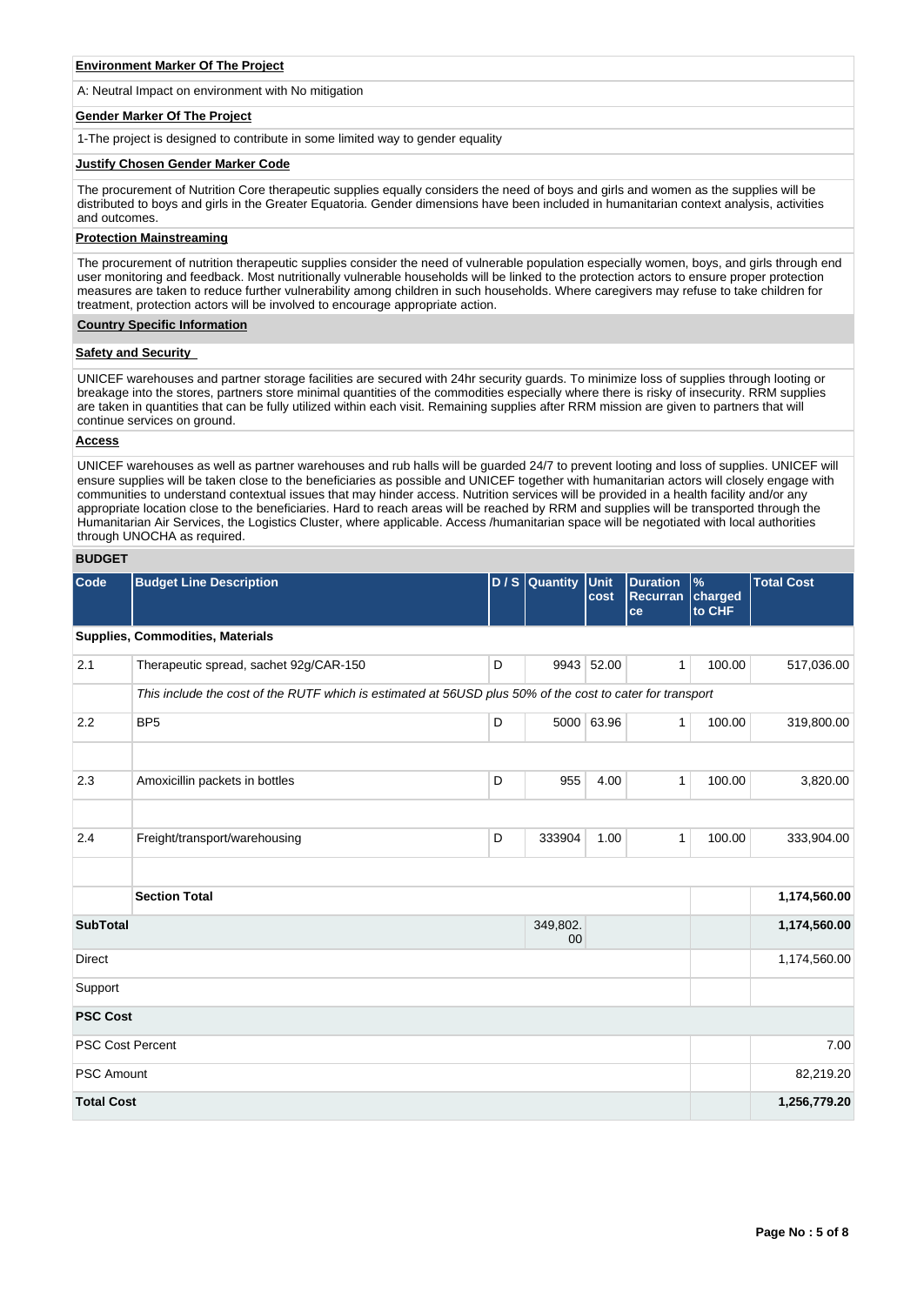# **Project Locations**

| <b>Location</b>                       | <b>Estimated</b><br>percentage<br>of budget<br>for each<br><b>location</b> |     |       | <b>Estimated number of beneficiaries</b><br>for each location |       |              | <b>Activity Name</b>                                                                                                                                                                                                                                                                                                                                                                                                                                                  |
|---------------------------------------|----------------------------------------------------------------------------|-----|-------|---------------------------------------------------------------|-------|--------------|-----------------------------------------------------------------------------------------------------------------------------------------------------------------------------------------------------------------------------------------------------------------------------------------------------------------------------------------------------------------------------------------------------------------------------------------------------------------------|
|                                       |                                                                            | Men | Women | <b>Boys</b>                                                   | Girls | <b>Total</b> |                                                                                                                                                                                                                                                                                                                                                                                                                                                                       |
| Eastern Equatoria -> Kapoeta<br>North | $\overline{2}$                                                             |     |       | 102                                                           | 104   |              | 206 Activity 1.1.3 : Transport and distribute the<br>nutrition supplies to implementing partners as per<br>agreements with UNICEF for treatment of boys<br>and girls 6 to 59 months with SAM<br>Activity 1.1.4 : Monitor the utilization of supplies<br>and report consolidated monthly pipeline updates<br>Activity 1.1.5 : Provision of BP5 through<br>distribution of survival kit response mechanism.                                                             |
| Eastern Equatoria -> Kapoeta<br>South | $\overline{2}$                                                             |     |       | 88                                                            | 90    |              | 178 Activity 1.1.3 : Transport and distribute the<br>nutrition supplies to implementing partners as per<br>agreements with UNICEF for treatment of boys<br>and girls 6 to 59 months with SAM<br>Activity 1.1.4 : Monitor the utilization of supplies<br>and report consolidated monthly pipeline updates<br>Activity 1.1.5 : Provision of BP5 through<br>distribution of survival kit response mechanism.                                                             |
| Eastern Equatoria -> Lopa             | 6                                                                          |     |       | 293                                                           | 302   |              | 595 Activity 1.1.3 : Transport and distribute the<br>nutrition supplies to implementing partners as per<br>agreements with UNICEF for treatment of boys<br>and girls 6 to 59 months with SAM<br>Activity 1.1.4 : Monitor the utilization of supplies<br>and report consolidated monthly pipeline updates<br>Activity 1.1.5 : Provision of BP5 through<br>distribution of survival kit response mechanism.                                                             |
| Eastern Equatoria -> Magwi            | 9                                                                          |     |       | 445                                                           | 464   |              | 909 Activity 1.1.3 : Transport and distribute the<br>nutrition supplies to implementing partners as per<br>agreements with UNICEF for treatment of boys<br>and girls 6 to 59 months with SAM<br>Activity 1.1.4 : Monitor the utilization of supplies<br>and report consolidated monthly pipeline updates<br>Activity 1.1.5 : Provision of BP5 through<br>distribution of survival kit response mechanism.                                                             |
| Eastern Equatoria -> Torit            | 6                                                                          |     |       | 306                                                           | 319   |              | 625 Activity 1.1.2 : Preposition the therapeutic<br>supplies<br>Activity 1.1.3 : Transport and distribute the<br>nutrition supplies to implementing partners as per<br>agreements with UNICEF for treatment of boys<br>and girls 6 to 59 months with SAM<br>Activity 1.1.4 : Monitor the utilization of supplies<br>and report consolidated monthly pipeline updates<br>Activity 1.1.5 : Provision of BP5 through<br>distribution of survival kit response mechanism. |
| Eastern Equatoria -> Budi             | 5                                                                          |     |       | 249                                                           | 260   |              | 509 Activity 1.1.3 : Transport and distribute the<br>nutrition supplies to implementing partners as per<br>agreements with UNICEF for treatment of boys<br>and girls 6 to 59 months with SAM<br>Activity 1.1.4 : Monitor the utilization of supplies<br>and report consolidated monthly pipeline updates                                                                                                                                                              |
| Eastern Equatoria -> Ikotos           | 6                                                                          |     |       | 282                                                           | 293   |              | 575 Activity 1.1.3 : Transport and distribute the<br>nutrition supplies to implementing partners as per<br>agreements with UNICEF for treatment of boys<br>and girls 6 to 59 months with SAM<br>Activity 1.1.4 : Monitor the utilization of supplies<br>and report consolidated monthly pipeline updates                                                                                                                                                              |
| Eastern Equatoria -> Kapoeta East     | 8                                                                          |     |       | 277                                                           | 288   |              | 565 Activity 1.1.2 : Preposition the therapeutic<br>supplies<br>Activity 1.1.3 : Transport and distribute the<br>nutrition supplies to implementing partners as per<br>agreements with UNICEF for treatment of boys<br>and girls 6 to 59 months with SAM<br>Activity 1.1.4 : Monitor the utilization of supplies<br>and report consolidated monthly pipeline updates                                                                                                  |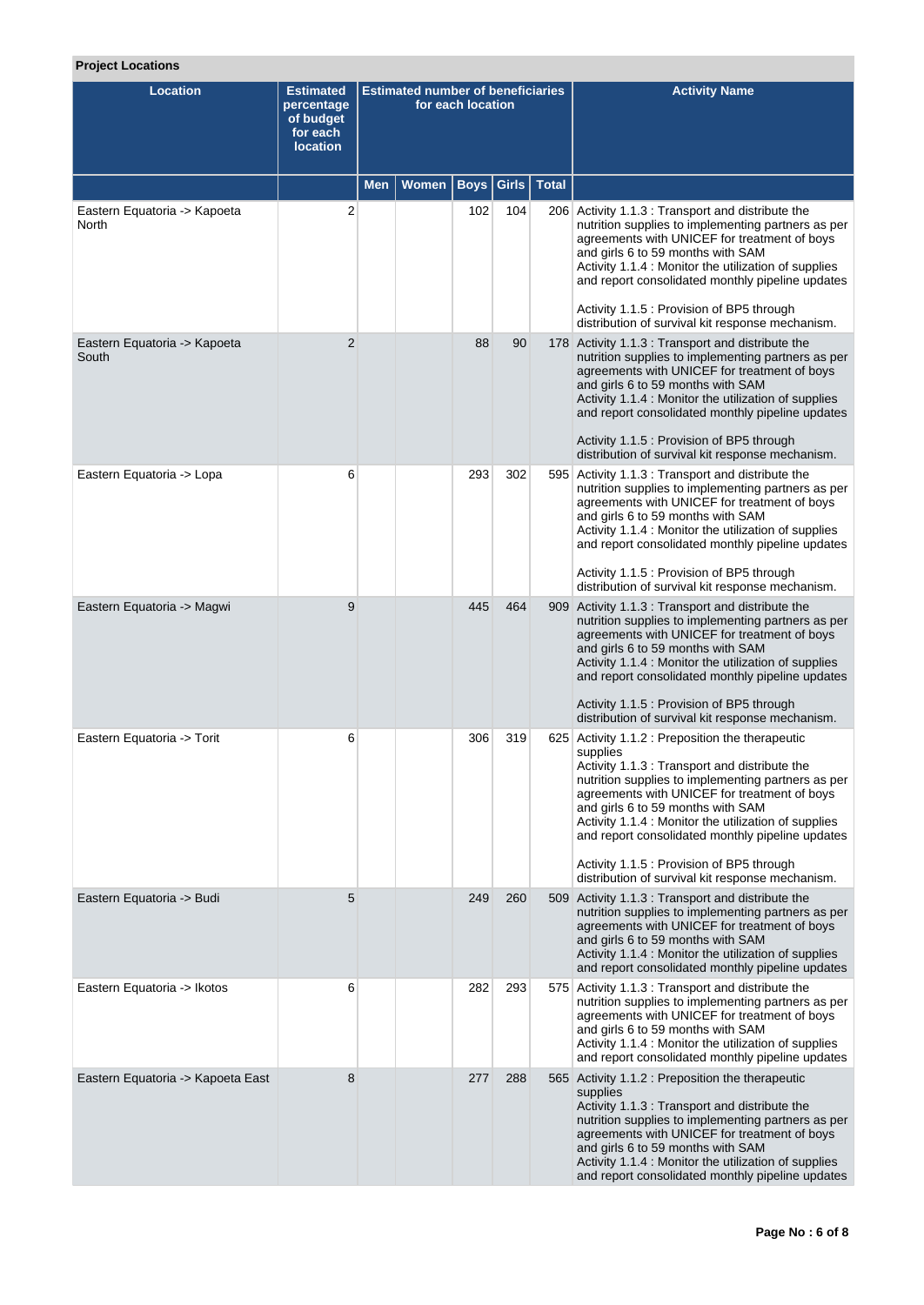| Western Equatoria -> Ezo         |                |  | 126 | 132 |       | 258 Activity 1.1.3 : Transport and distribute the<br>nutrition supplies to implementing partners as per<br>agreements with UNICEF for treatment of boys<br>and girls 6 to 59 months with SAM<br>Activity 1.1.4 : Monitor the utilization of supplies<br>and report consolidated monthly pipeline updates                                                                                                                                                              |
|----------------------------------|----------------|--|-----|-----|-------|-----------------------------------------------------------------------------------------------------------------------------------------------------------------------------------------------------------------------------------------------------------------------------------------------------------------------------------------------------------------------------------------------------------------------------------------------------------------------|
| Western Equatoria -> Ibba        |                |  | 147 | 153 |       | 300 Activity 1.1.3 : Transport and distribute the<br>nutrition supplies to implementing partners as per<br>agreements with UNICEF for treatment of boys<br>and girls 6 to 59 months with SAM<br>Activity 1.1.4 : Monitor the utilization of supplies<br>and report consolidated monthly pipeline updates                                                                                                                                                              |
| Western Equatoria -> Mundri East |                |  | 126 | 132 |       | 258 Activity 1.1.3 : Transport and distribute the<br>nutrition supplies to implementing partners as per<br>agreements with UNICEF for treatment of boys<br>and girls 6 to 59 months with SAM<br>Activity 1.1.4 : Monitor the utilization of supplies<br>and report consolidated monthly pipeline updates<br>Activity 1.1.5 : Provision of BP5 through<br>distribution of survival kit response mechanism.                                                             |
| Western Equatoria -> Mundri West |                |  | 105 | 110 |       | 215 Activity 1.1.3 : Transport and distribute the<br>nutrition supplies to implementing partners as per<br>agreements with UNICEF for treatment of boys<br>and girls 6 to 59 months with SAM<br>Activity 1.1.4 : Monitor the utilization of supplies<br>and report consolidated monthly pipeline updates                                                                                                                                                              |
| Central Equatoria -> Juba        | 29             |  | 947 | 986 | 1,933 | Activity 1.1.1 : Procure the therapeutic nutrition<br>supplies<br>Activity 1.1.2 : Preposition the therapeutic<br>supplies<br>Activity 1.1.3 : Transport and distribute the<br>nutrition supplies to implementing partners as per<br>agreements with UNICEF for treatment of boys<br>and girls 6 to 59 months with SAM<br>Activity 1.1.4 : Monitor the utilization of supplies<br>and report consolidated monthly pipeline updates                                    |
| Central Equatoria -> Kajo-Keji   | $\overline{7}$ |  | 367 | 381 |       | 748 Activity 1.1.3 : Transport and distribute the<br>nutrition supplies to implementing partners as per<br>agreements with UNICEF for treatment of boys<br>and girls 6 to 59 months with SAM<br>Activity 1.1.4 : Monitor the utilization of supplies<br>and report consolidated monthly pipeline updates                                                                                                                                                              |
| Central Equatoria -> Lainya      | 5              |  | 170 | 204 | 374   | Activity 1.1.3 : Transport and distribute the<br>nutrition supplies to implementing partners as per<br>agreements with UNICEF for treatment of boys<br>and girls 6 to 59 months with SAM<br>Activity 1.1.4 : Monitor the utilization of supplies<br>and report consolidated monthly pipeline updates<br>Activity 1.1.5 : Provision of BP5 through<br>distribution of survival kit response mechanism.                                                                 |
| Central Equatoria -> Morobo      | 5              |  | 224 | 233 |       | 457 Activity 1.1.2 : Preposition the therapeutic<br>supplies<br>Activity 1.1.3 : Transport and distribute the<br>nutrition supplies to implementing partners as per<br>agreements with UNICEF for treatment of boys<br>and girls 6 to 59 months with SAM<br>Activity 1.1.4 : Monitor the utilization of supplies<br>and report consolidated monthly pipeline updates<br>Activity 1.1.5 : Provision of BP5 through<br>distribution of survival kit response mechanism. |
| Central Equatoria -> Terekeka    | 4              |  | 209 | 398 | 607   | Activity 1.1.3 : Transport and distribute the<br>nutrition supplies to implementing partners as per<br>agreements with UNICEF for treatment of boys<br>and girls 6 to 59 months with SAM<br>Activity 1.1.4 : Monitor the utilization of supplies<br>and report consolidated monthly pipeline updates<br>Activity 1.1.5 : Provision of BP5 through<br>distribution of survival kit response mechanism.                                                                 |